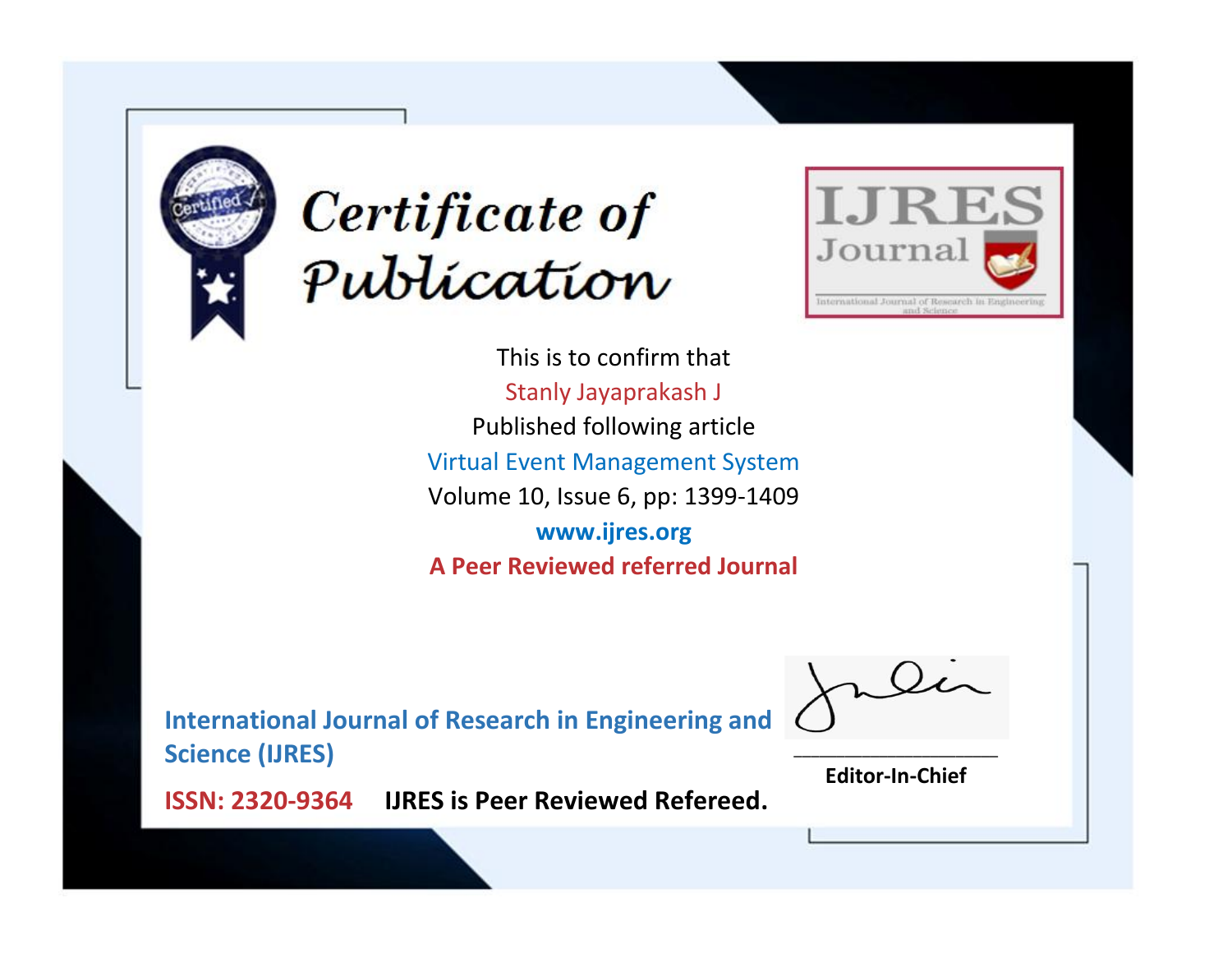



This is to confirm that Sudharsan R Published following article Virtual Event Management System Volume 10, Issue 6, pp: 1399-1409 **www.ijres.org A Peer Reviewed referred Journal**

**International Journal of Research in Engineering and Science (IJRES)**

\_\_\_\_\_\_\_\_\_\_\_\_\_\_\_\_\_\_\_\_\_\_\_\_ **Editor-In-Chief**

**Journal.**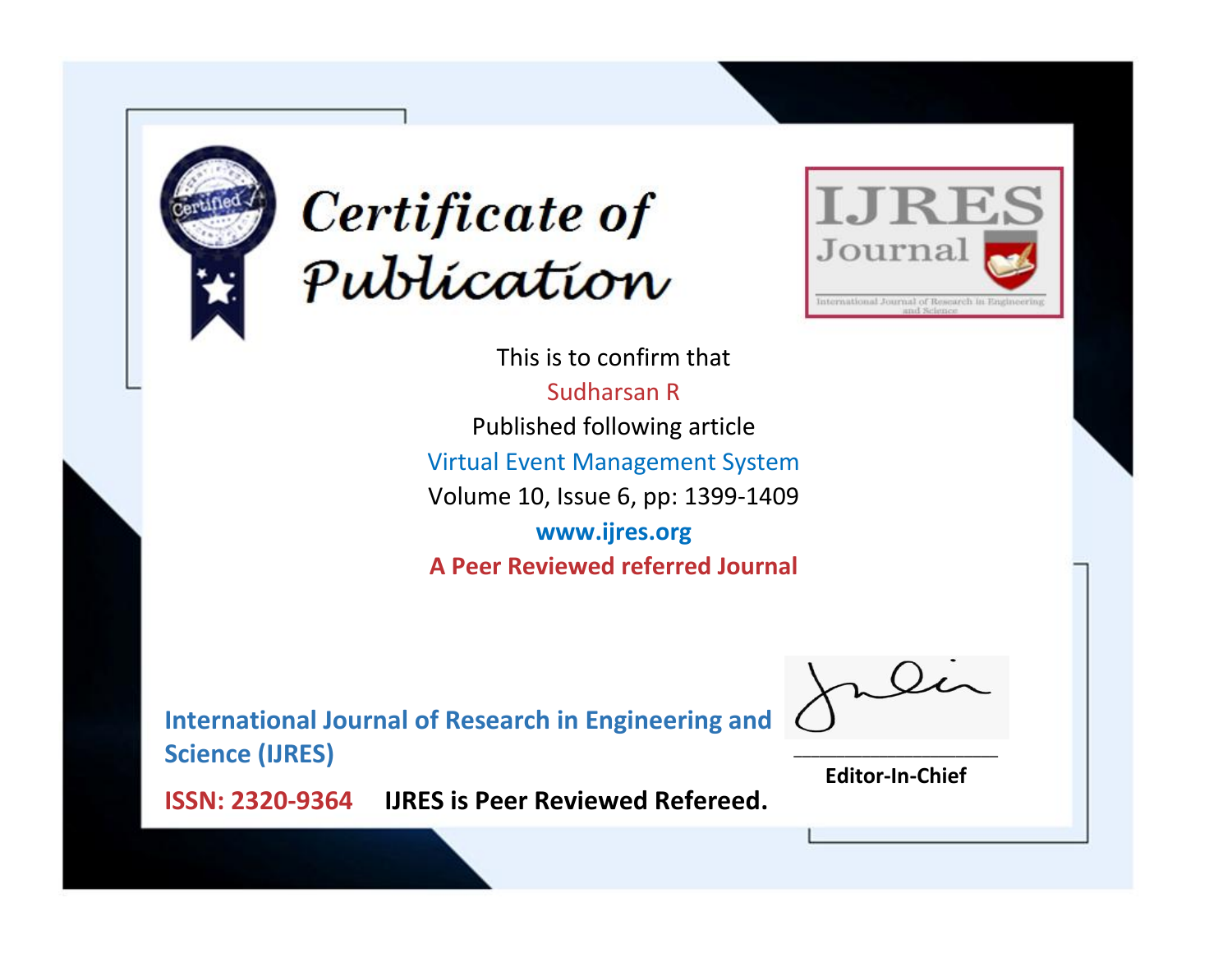



This is to confirm that Vetriselvan L Published following article Virtual Event Management System Volume 10, Issue 6, pp: 1399-1409 **www.ijres.org A Peer Reviewed referred Journal**

**International Journal of Research in Engineering and Science (IJRES)**

\_\_\_\_\_\_\_\_\_\_\_\_\_\_\_\_\_\_\_\_\_\_\_\_ **Editor-In-Chief**

**Journal.**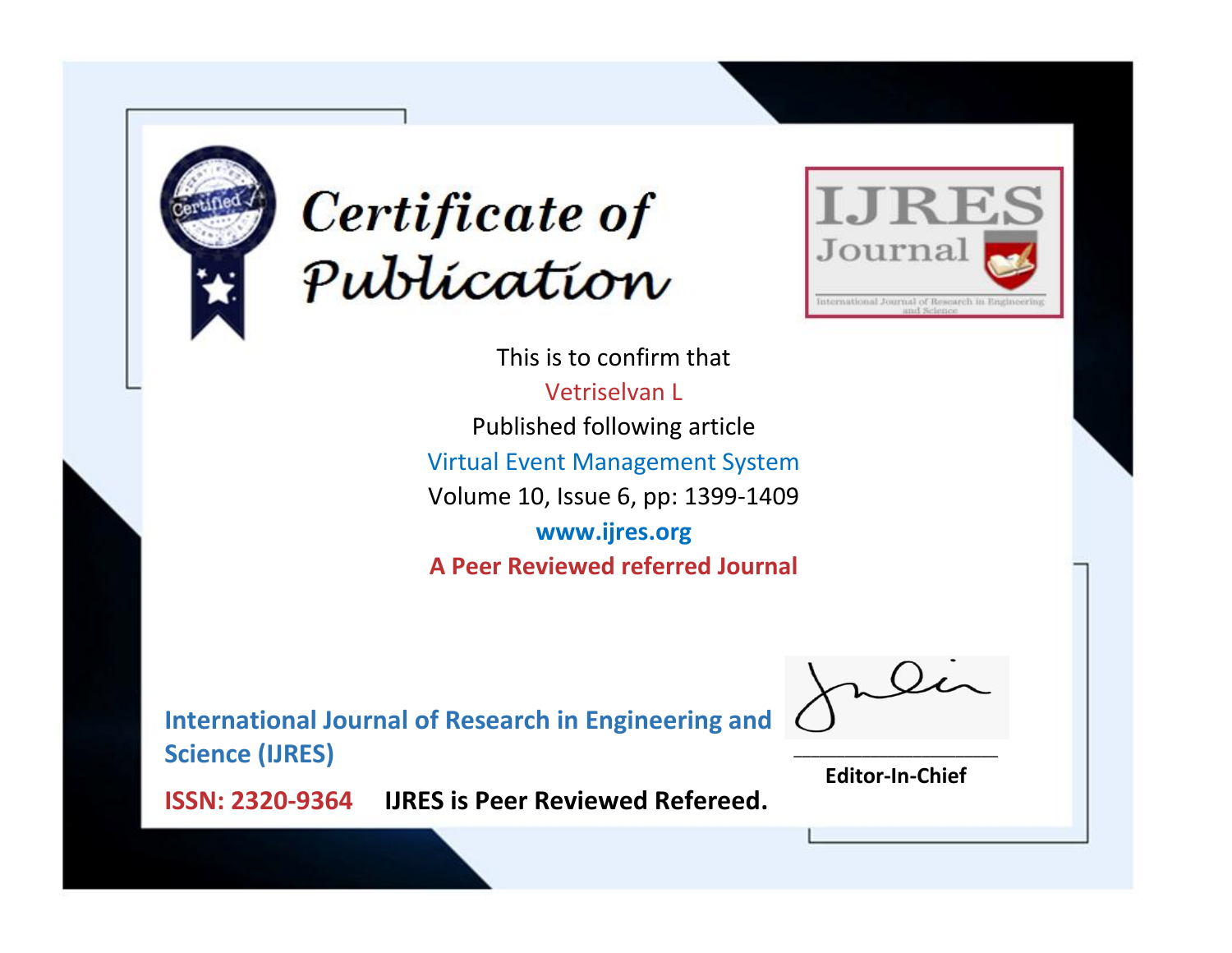



This is to confirm that Vigneswaran K Published following article Virtual Event Management System Volume 10, Issue 6, pp: 1399-1409 **www.ijres.org A Peer Reviewed referred Journal**

**International Journal of Research in Engineering and Science (IJRES)**

\_\_\_\_\_\_\_\_\_\_\_\_\_\_\_\_\_\_\_\_\_\_\_\_ **Editor-In-Chief**

**Journal.**